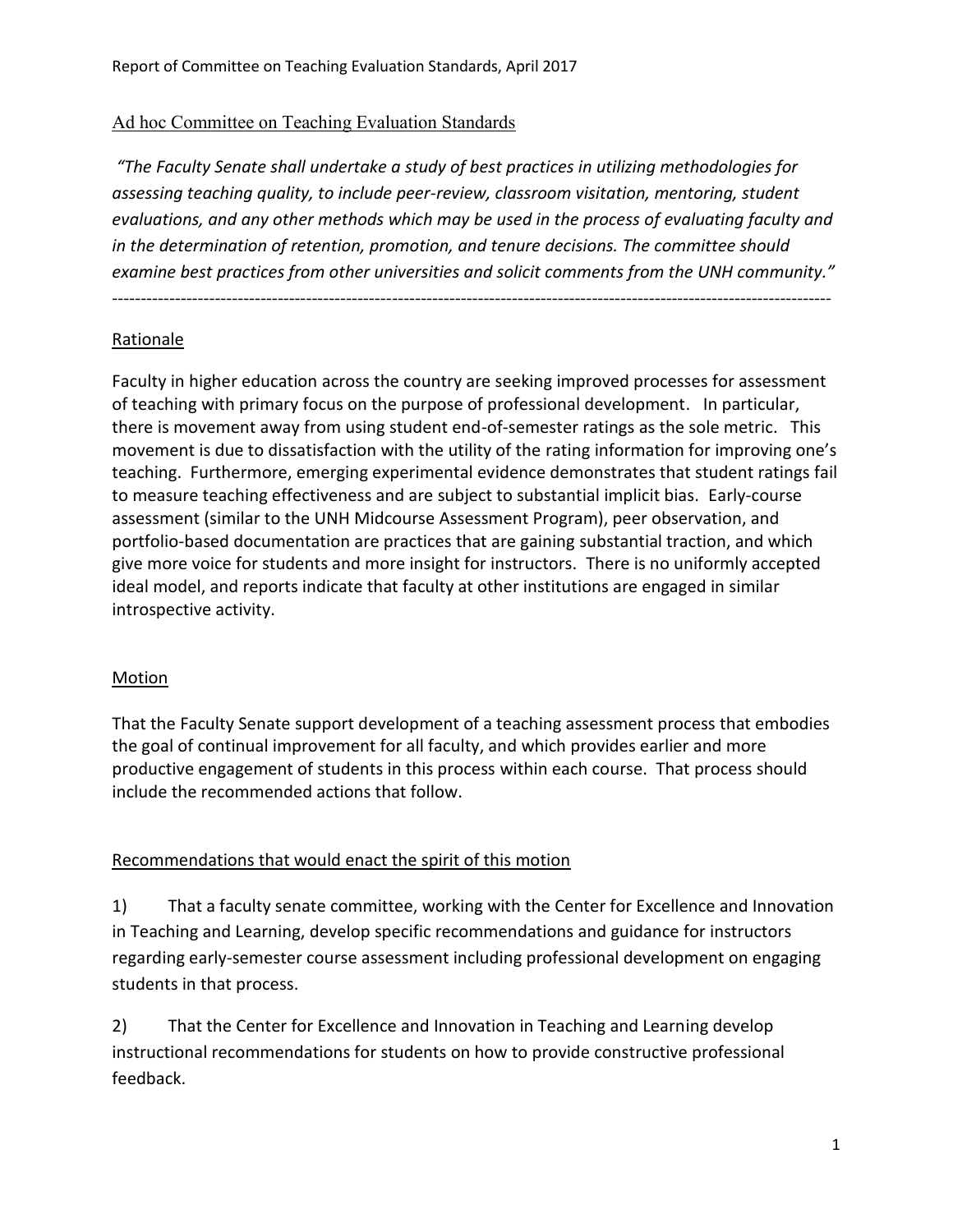3) That a faculty senate committee, working with the Center for Excellence and Innovation in Teaching and Learning, develop specific recommendations and guidance regarding peerassessment practices, and what documentation may or may not become part of P&T or employment decisions.

4) That a faculty senate committee, working with the Center for Excellence and Innovation in Teaching and Learning and the Provost's office, develop specific recommendations and guidance regarding documentation of teaching activity and effectiveness by portfolio, for inclusion in the normal evaluative process for faculty promotion, tenure, and continued employment .

5) That a faculty senate committee, working with the Center for Excellence and Innovation in Teaching and Learning and the Provost's office, articulate a set of components of quality teaching, building on the work of the Study Committee 2016-2017.

6) That end-of-course student input be called surveys and not evaluations.

7) That a faculty senate committee take an entirely fresh look at student end-of-course survey prompts to develop a set (numerical and narrative) that provides more insight regarding student perceptions of learning, instructor behaviors, and course learning conditions. In other words, engage students in commenting on what may have affected their learning.

8) That the Center for Excellence and Innovation in Teaching and Learning, working with faculty senate representatives, develop a workshop and set of resources regarding the literature on the validity, bias, and reliability of numerical course surveys, including use of historical UNH data. This workshop may be deployed for Deans, Chairs, and all faculty.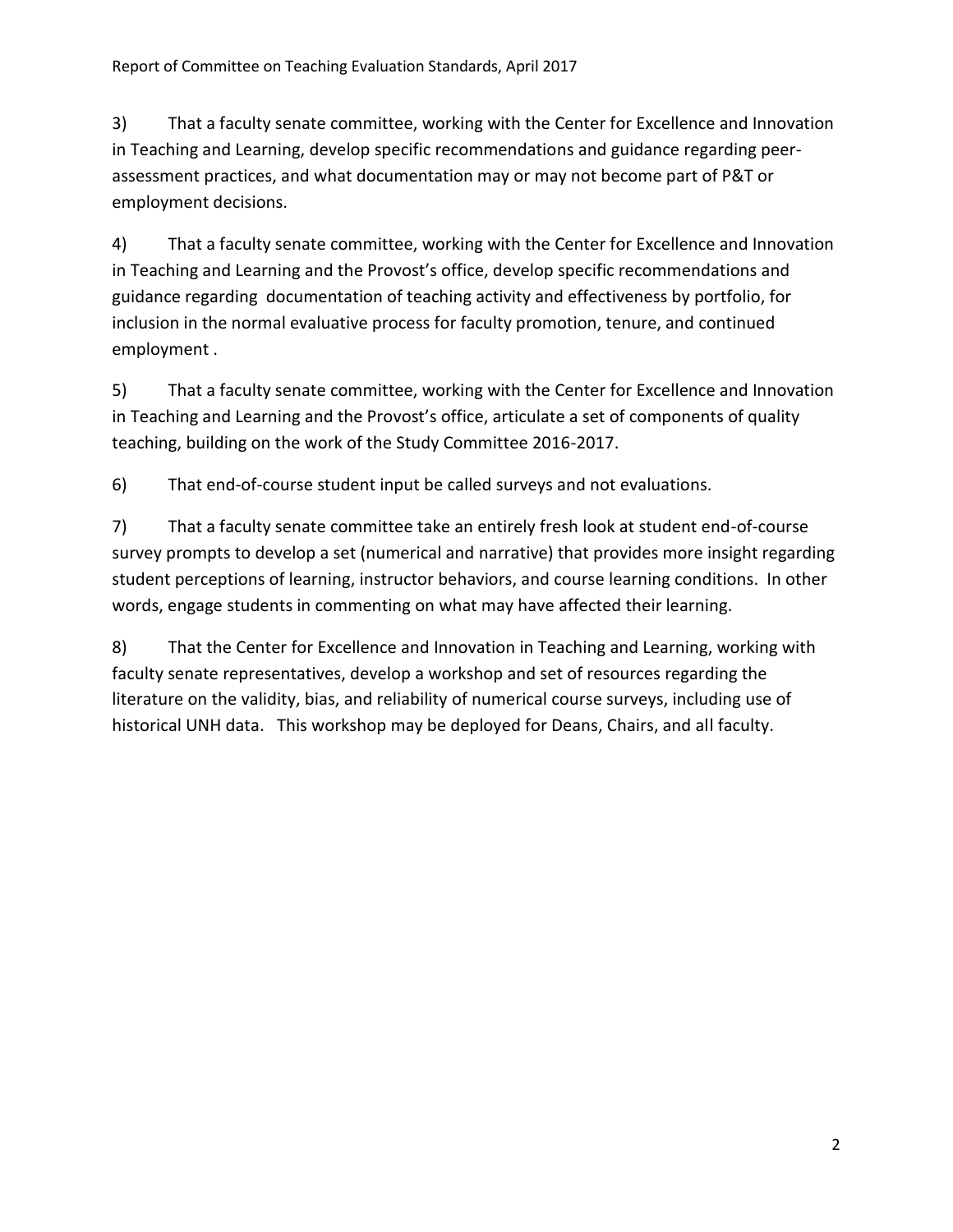### Preamble to the Report

The Committee took a more proactive position regarding our charge "to study". What we were learning about the state-of-the-art of teaching evaluation led us to the following principled foundation and vision for the improvement and assessment of teaching at UNH. We were driven to think bigger. To sustain the thrust of this thinking, we proposed the motion to the Faculty Senate, and suggested potential specific follow-up actions to enact that motion.

### Investigation Process

 The Committee met fifteen times since last September. Despite our best efforts, a single time was not amenable to the schedules of everyone who initially requested to participate. In the fall, the meeting time was moved to try to accommodate more participants, unsuccessfully. In the spring, to make progress, an unsatisfactory compromise time was selected for a weekly meeting. We were able to carry through an agenda with a core of about five or six people who were able to participate for most of the fall and spring meetings. As chair, I want to especially acknowledge Marieka Brower-Berg, Karen Collins, Diane Freedman, Adele Marone, and John Turner (graduate student). Others were hampered by schedules, but contributed where they could to the discussion over a number of meetings: Susan Endrizzi, James Ramsay, Nena Stracuzzi, and Bryce Moser (undergraduate student).

 Notes were generated from each meeting*.* Each meeting was also video-recorded with the acquiescence of all participants. Those recordings were intended for Committee members who missed or could not regularly attend the meeting times. These were not intended to be shared outside the Committee.

 The process in the fall was exploratory. We started by sharing our personal motivations for participating and whatever expertise we would be able to contribute. Then we divided labor to sample what information existed from various external sources to get a sense of the state of the art of teaching evaluation. We explored what our own disciplines contributed to the knowledge base, what particular general higher education journals had to say, reports from faculty study groups at other higher education institutions or organizations, and recommendations from centers for teaching and learning. Our search was one of convenience. We did not complete a comprehensive literature review and analysis, but we did glean sufficient perspective that we feel we could ask good questions pertinent to the committee charge, and follow up on those lines of inquiry. By the end of the fall semester, we felt we understood the lay of the land and knew what specific things we wanted to investigate in the spring. We then dedicated individual meetings in the spring to particular topics, seeded by pertinent readings that we could find.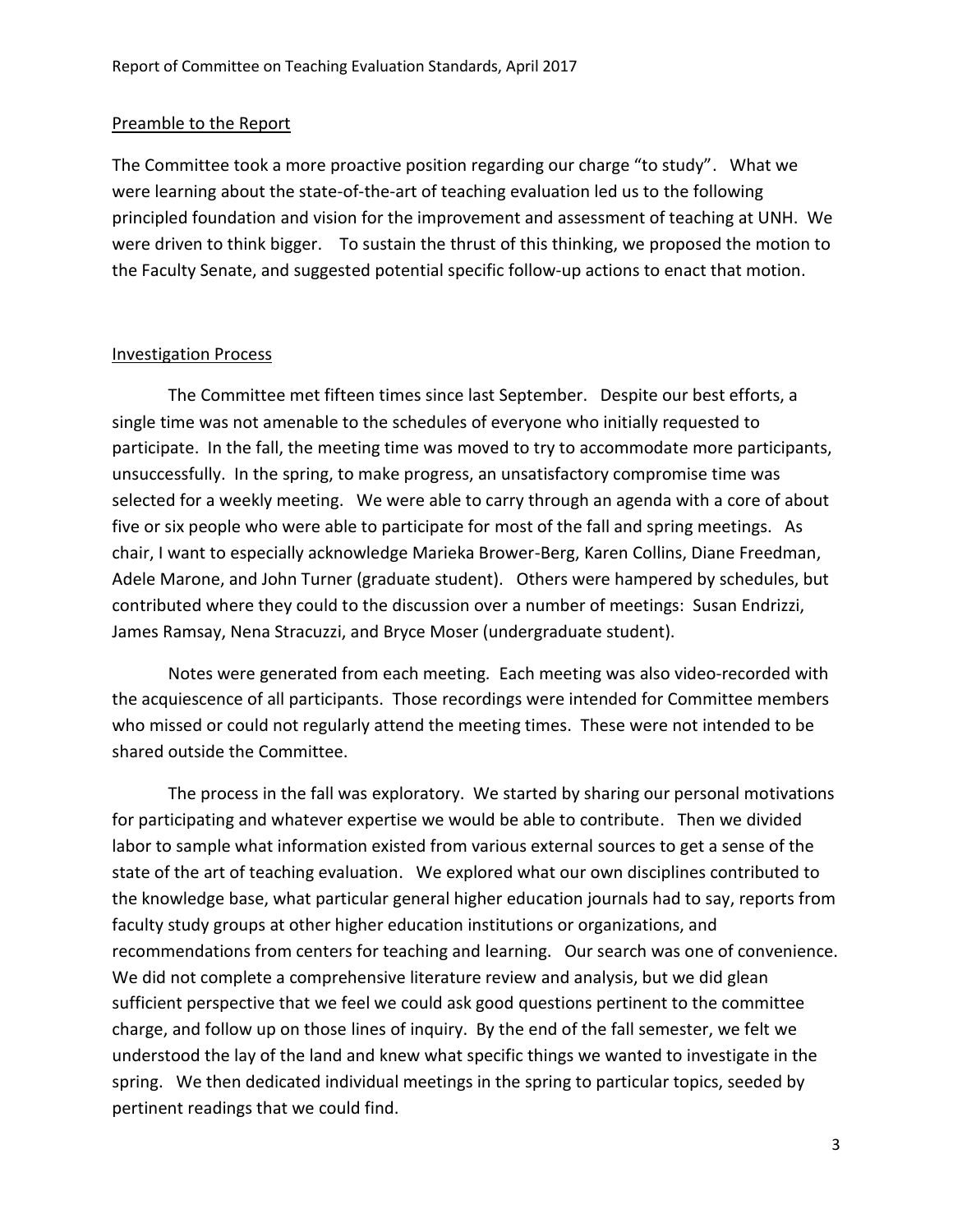Every meeting contained substantive discussion. All voices had an opportunity to contribute. Committee members not at the table occasionally contributed, but the meat of the discussion and action emerged from the in-person meetings. The discussion was frank, respectful, and demonstrated a unanimous sense of purpose: to establish a principled foundation for the improvement and assessment of teaching at UNH.

 To make sense of the findings, we present an alternative vision of how a multifaceted teaching assessment process could serve the larger purpose of improving teaching and learning. The vision is grounded in four substantive principles.

 First, the University should be cultivating educators. To that end, the faculty evaluation process needs to move away from what is now a punitive perspective for not hitting some illdefined and demonstrably-biased numerical standard, and toward a growth perspective. We need to move away from the assumption that an instructor knows, and can implement, and exhibit "excellence" from the start to the idea that all instructors can and should improve over time, emphasizing the importance of the process of teaching.

 Second, faculty members should welcome the opportunity to demonstrate and to observe each other at work as part of the normal enterprise of quality teaching. Just as scholarly activity thrives and grows in the light, the same is true for teaching. Teaching is community property, not private practice (Shulman, 1993). The responsibility for supporting trajectories of improvement is an institutional and professional responsibility.

 Third, students should gain more insight about teaching as a process, and that will enable them to be more cooperative, engaged, and successful learners. The current process does not provide this opportunity. Instructors should incorporate conversational opportunities early in the semester to help students understand how the course design, activities, and expectations support their learning. In other words, students should not just feel that teaching is something that is "done" to them. We need to understand how they perceive and receive what we ask them to do, and share with them our goals and rationale for why. We should represent it as a dialectic opportunity which raises their perspective about what it means to be accountable for their work and what it means to think hard about something.

 Fourth, in order to justify a process for evaluation of teaching, the university and faculty should clearly articulate the components of quality teaching. Many voices in the literature talk about quality teaching but there are scant articles or reports that express exactly what that means. So our Committee took the time to do that. The table at the end summarizes what the Committee members agreed were nineteen essential components of teaching quality. We also categorized these into five areas: design, pedagogy, content, reflection, engagement. We argue that an instructor, who does more of any of the listed components, is engaging in higher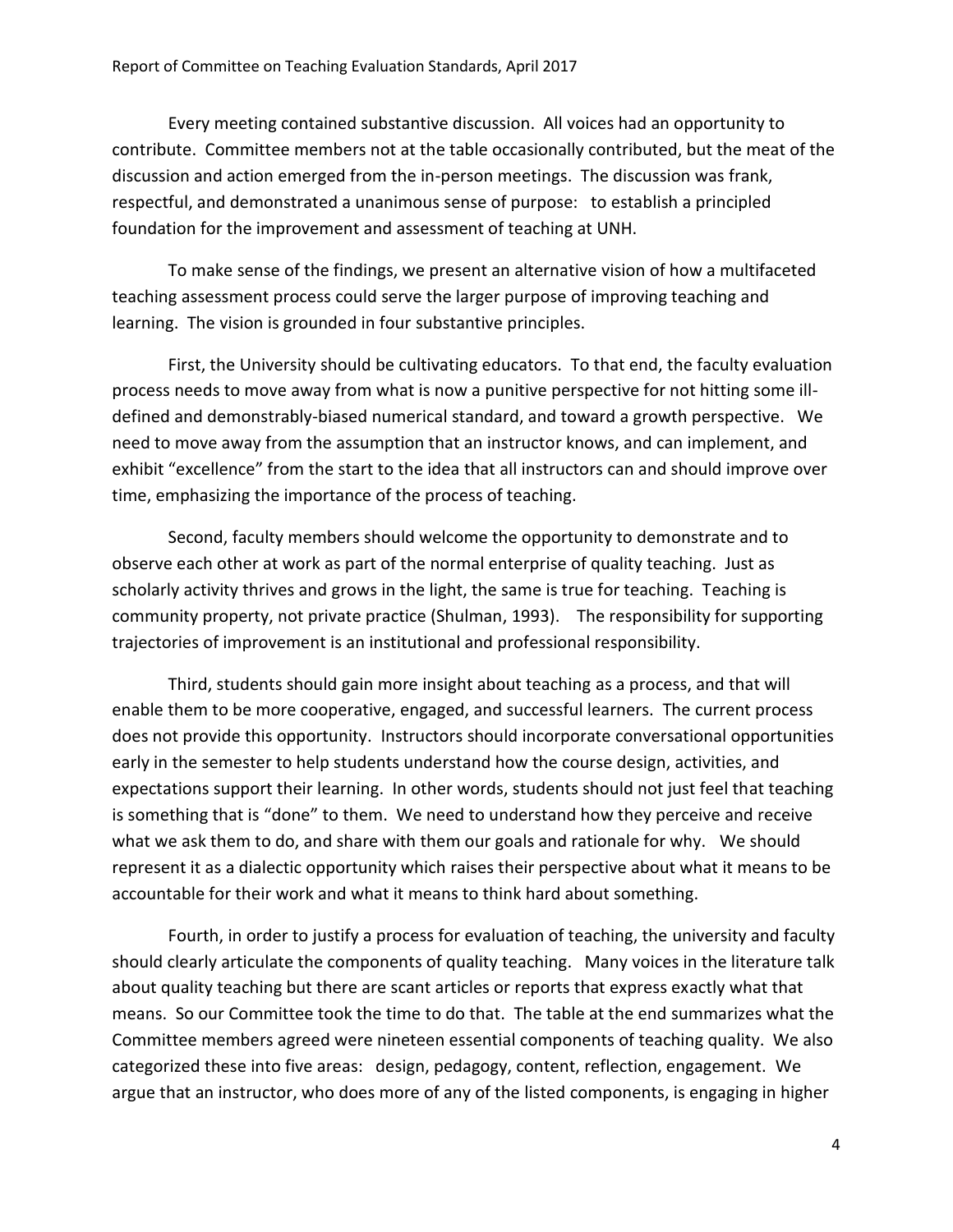quality instructional work. All of these components are measurable. Evidence regarding each of these components may be developed as part of the improved teaching evaluation process we describe below.

#### Vision

 This description of an improved teaching development and evaluation process incorporates the Committee's perceptions of emerging "best practices" in higher education. Each of the components of this process would require discussion and development by the faculty in coordination with the university administration.

 The Committee envisions a process of teaching assessment that focuses on formative development of teaching knowledge, skill, and practices for individual instructors at all levels of faculty. Each course is a "data point" in this process, contributing to a trajectory of activity that is documented in the form of a teaching portfolio. The portfolio becomes the evidentiary source for administrative evaluation at appropriate points. Mentors may assist new faculty in negotiating the process and engaging students in feedback.

 At the beginning of the semester, each instructor is explicit with students regarding expectations and learning outcomes for each course they teach, and describes how course activities support their expectations and learning outcomes, starting with the syllabus. Early in the semester the instructor gives the students an opportunity to engage in assessment of course progress and their own learning. This happens about one-third of the way through a course (e.g. at about 4-5 weeks for a traditional semester course). The current MAPS process is one way to accomplish this, but the results must be handled quickly and shared with students. Then at the end of the course, a student survey is provided, which asks for reflection back to the early semester conversation. The dual assessment opportunities, along with the feedback and explicit discussion with the instructor, bring students into a deeper conversation about learning and in a way that is to their direct benefit during the course.

 During the semester, faculty peers engage in observing classes and inspecting class materials as part of a conversation with the instructor regarding the teaching and learning in that course. The visit process consists of a preface meeting and a debriefing meeting so that what is observed can be positioned in terms of its purpose to the larger goals of the course. A likely structure is for two to three peers to participate in the review, and for review to involve a number of courses commensurate with that instructor's appointment. This process may be used more often for junior faculty and instructors, but should not be abandoned for senior faculty. Guidelines would need to be developed for the process.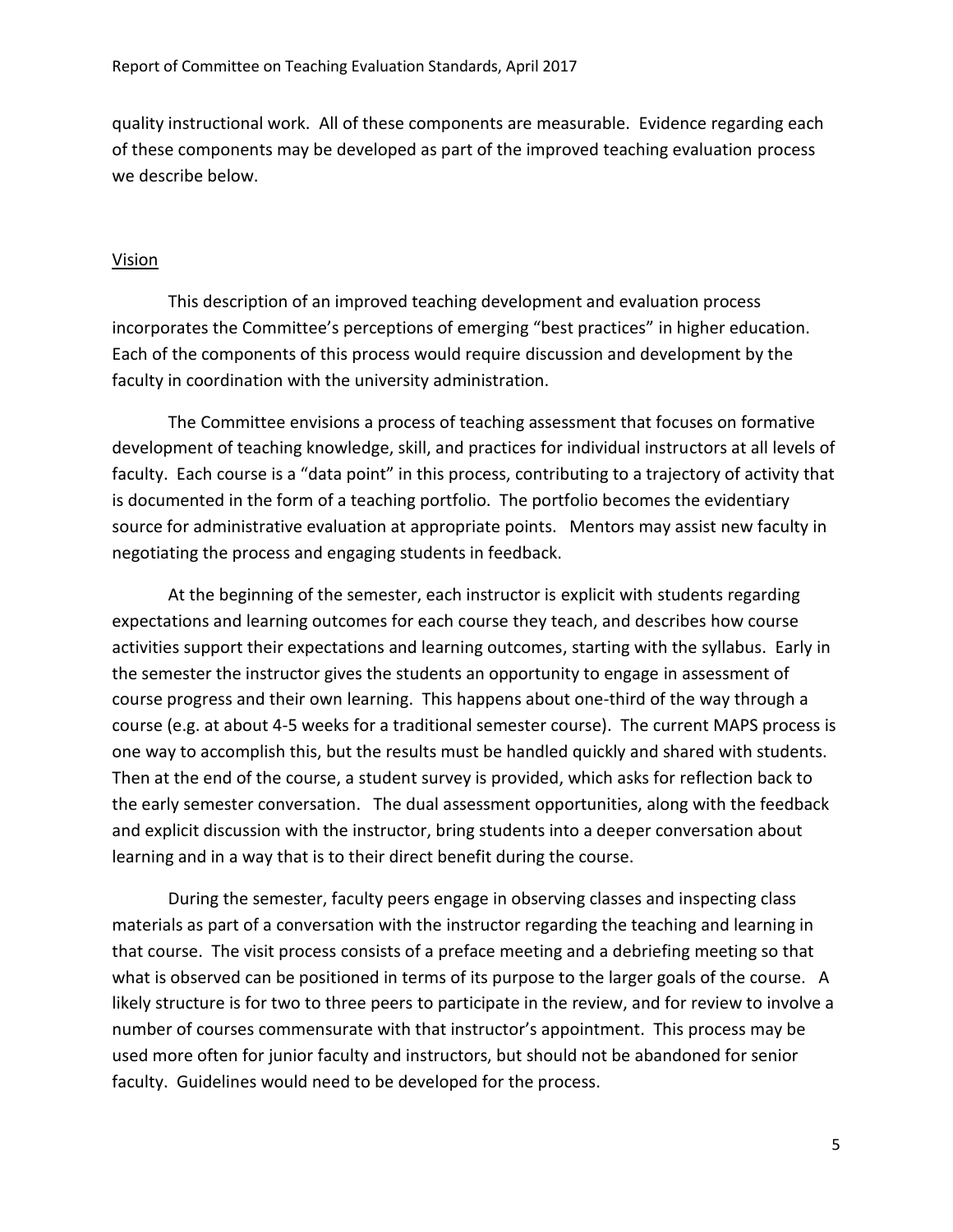At the end of the semester, students would again respond to questions that are relevant to their perspective as daily participants in a class, with a focus more on behaviors of the instructor or description of class norms and away from evaluative judgments. The end-ofsemester survey (not "evaluation") given to students has both numerical and narrative features. Numerical questions help identify for the instructor behaviors or classroom conditions that enhance or detract from learning. Narrative questions probe details about how course structure or events or assessments supported learning. Narrative questions are essential to extracting deeper insight regarding the students' experience with the course.

 Instructors maintain a teaching portfolio, updated with each semester. The instructor uses the peer review comments and student input from both early and end-of semester to engage in reflection about the course and student learning, and that reflection becomes part of their teaching portfolio. Evidence accumulates in this portfolio for each course, and is available for review for purposes of evaluation.

The slide shows an illustration of the overall process.

## **Findings**

 Our general finding is that, although there is a sense of what components should be included in "best practices" for teaching evaluation, there is little reliable research-based guidance. There is, however, plenty of opinion. We highlight and elaborate on specific findings by the Committee. Findings are numbered to allow easy reference when talking about them.

*1) All of the literature we found presents its primary purpose as supporting the goal of improving teaching and learning. None of the literature focused primarily on supporting employment and P&T decision-making.* 

Irrespective of what methods of teaching assessment were being discussed, the claim was made that these methods were being used as a means for improving teaching and learning. Many institutional documents acknowledged that this information may feed into P&T and appointment-renewal processes, but we saw nothing that provided new insight as to how this might best be accomplished.

*2) There is movement away from the sole use of student end-of-course surveys for evaluation. There is increasing evidence that they are uni-dimensional, fail to measure what we hope they would measure, provide weak leverage for supporting positive changes in teaching, and are known to be subject to implicit bias.*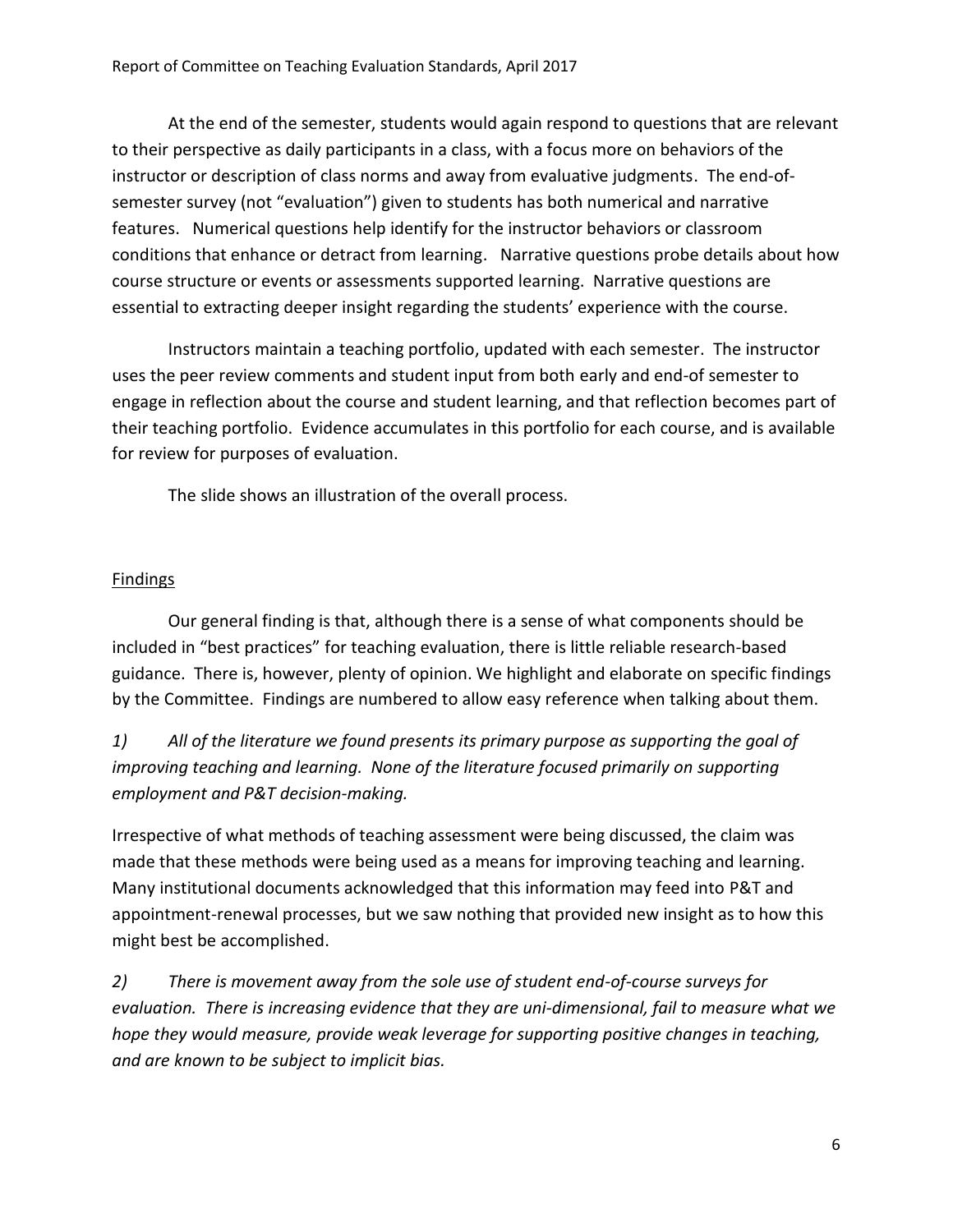Arguments at the level of opinion continue regarding the value of student input. However, there are recent studies that cast serious doubt on the validity and reliability of student surveys as a measure of teaching effectiveness. The concern is especially directed at administrative decision-making. Uttl, White, and Gonzalez (2016) in a meta-analysis of all prior research on student ratings, demonstrates in a strong way that student ratings are unrelated to teaching effectiveness, and an artifact of small samples sizes and publication bias. Carrell and West (2008) in a study at the Air Force Academy, where the curriculum, assessments, goals, and expectations are closely similar across many sections of the course, have shown that less experienced instructors get higher student ratings and award higher grades to students in the current semester than do more experienced instructors, but students did better in subsequent semesters if they had the more experienced and tougher-grading instructors the previous semester. Braga, Paccagnella, & Pellizzari (2014) found similar results at an Italian school of business and public policy where randomized enrollment was involved. They also showed that students evaluate instructors more negatively on rainy and cold days. MacNell, Driscoll, & Hunt (2014) took advantage of an on-line class where a male instructor and female instructor each presented themselves as a male and female identity. Students rated instruction significantly lower if the instructor identity was female, regardless of the instructor's actual sex. The difference was equivalent to 0.5 on a 5 point scale. Boring, Ottoboni, and Stark (2016) analyzed ratings from thousands of students at a French university over five years where course surveys were mandatory. Results indicated a bias against female instructors' teaching, which carried over into unrelated questions such as how promptly assignments were graded.

# *3) There is continuing movement in higher education to incorporate systematically a process of peer-based review of teaching.*

Chism (2007) has authored what appears to the "bible" on faculty peer review of teaching. It offers a thorough analysis of the challenges and balanced view of the process, as well as providing guidance and rubrics that could be used to support the process. Our committee deployed a survey to all department and program chairs to assess the extent to which peer review was already being used at UNH. With only ten replies (reasonable representation across colleges), we can't say how widespread the practice is but we can say that what exists now tends to be aimed at evaluative purposes and as a complement to student surveys. The processes reported seem to lack the desirable pre and post components of visits. Inspection of course materials seems to be rare. This attitude toward peer observation reflects an evaluative stance in which the observer or reviewer is the expert and is looking for how the observed person is deficient from some norm. As mentioned previously, since there is nothing developed explicitly to define what the quality components of teaching are, the observation is unguided. Reviewers in fact may learn something by conducting the observation. So a strong peer process acknowledges that the learning will go both ways if that conversation happens.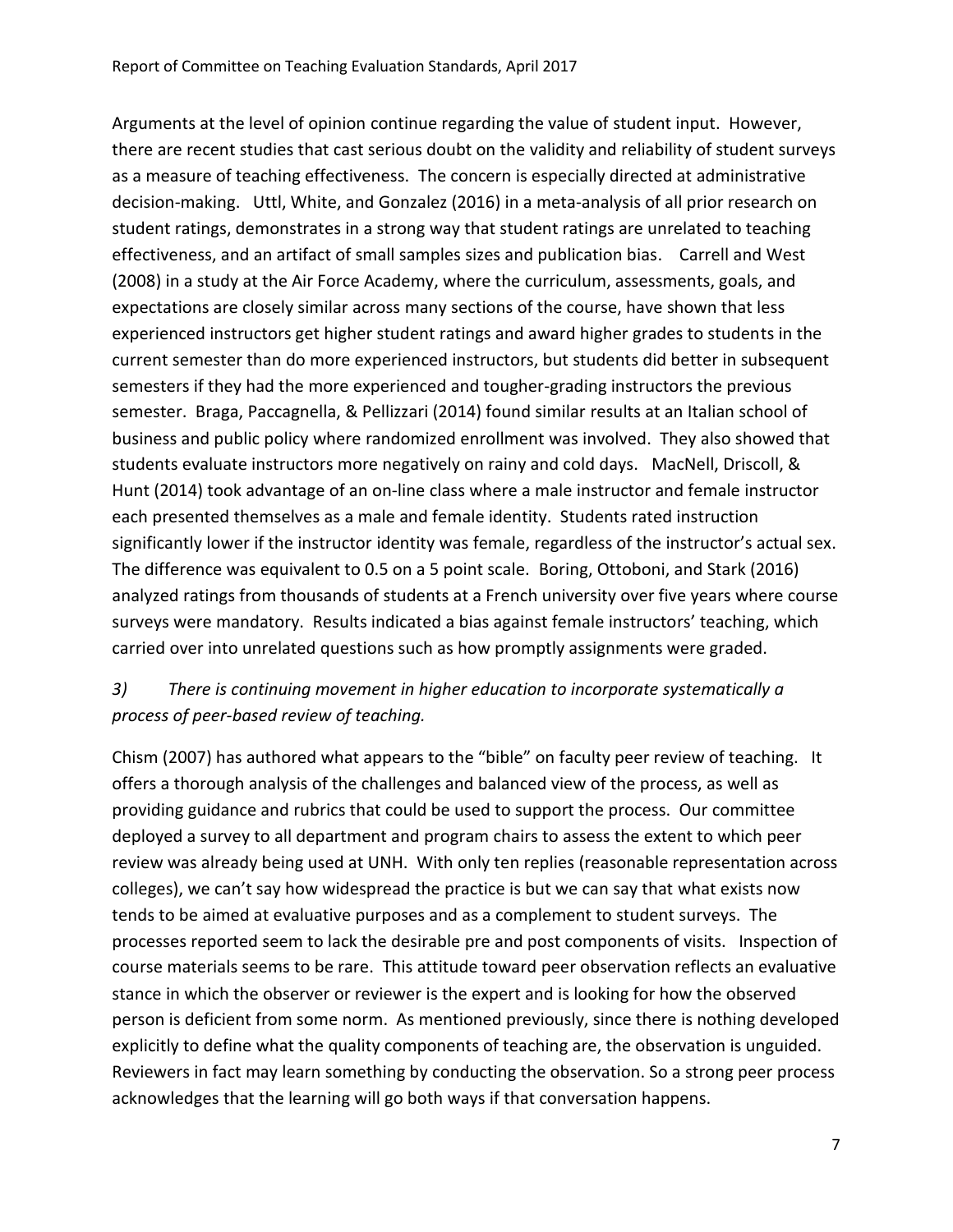# *4) There is continuing movement on other campuses to use the portfolio approach for documenting teaching practices over time.*

There is a lot of literature on portfolios, and potential electronic platforms that would allow for systematic development of these as documentation of an instructors trajectory of development. Our experience with the Faculty Activity Report (FAR) suggests that this approach is unsuitable. The FAR is designed to count things and is extremely unwieldy for handling narrative or reflective commentary on teaching.

*5) Students should receive guidance or professional development on how to provide constructive feedback, this process should start early, and it should be informed by research literature on the subject.* 

Some campuses are doing this (e.g. Michigan Center for Research on Learning and Teaching) where students are given general suggestions on tone and purpose, and specific examples of less and more helpful comments on instructor surveys. Current end-of-semester surveys are often criticized because students have limited experience and vision, and may provide vague comments. Yet little to nothing is done to help them do a better job in giving feedback that might improve their learning experiences. One place where this may be accomplished is the early-semester assessment followed by a conversation between instructor and students. Another insight comes from the work by Seymour (1997) on the Student Assessment of Learning Gains (SALG), which was developed as an assessment for STEM curriculum development assessment. Asking students how something affected their learning generated more useful responses that asking them what they liked or not about a course, which tends to generate complaints. Perry's work on epistemological development is also pertinent here: students and instructors don't have the same idea about what it means to know something. Thus, students will have difficulty understanding the why of a course unless (a) the instructor has a why and (b) a discussion about it happens.

# *6) Faculty should receive guidance on how to engage students and peers in a discussion where they lay out their course design and pedagogic decisions.*

Some faculty may have evaluation anxiety and feel that peer visitors are there to criticize and students are just being given an opportunity to complain. A more generous sentiment is one in which we all would be happy to invite colleagues into our classrooms because we want to share what we are doing and why – just like we do with our scholarly work, and that students would value and learn from getting deeper insight regarding how one thinks about and organizes teaching within the challenges of that discipline.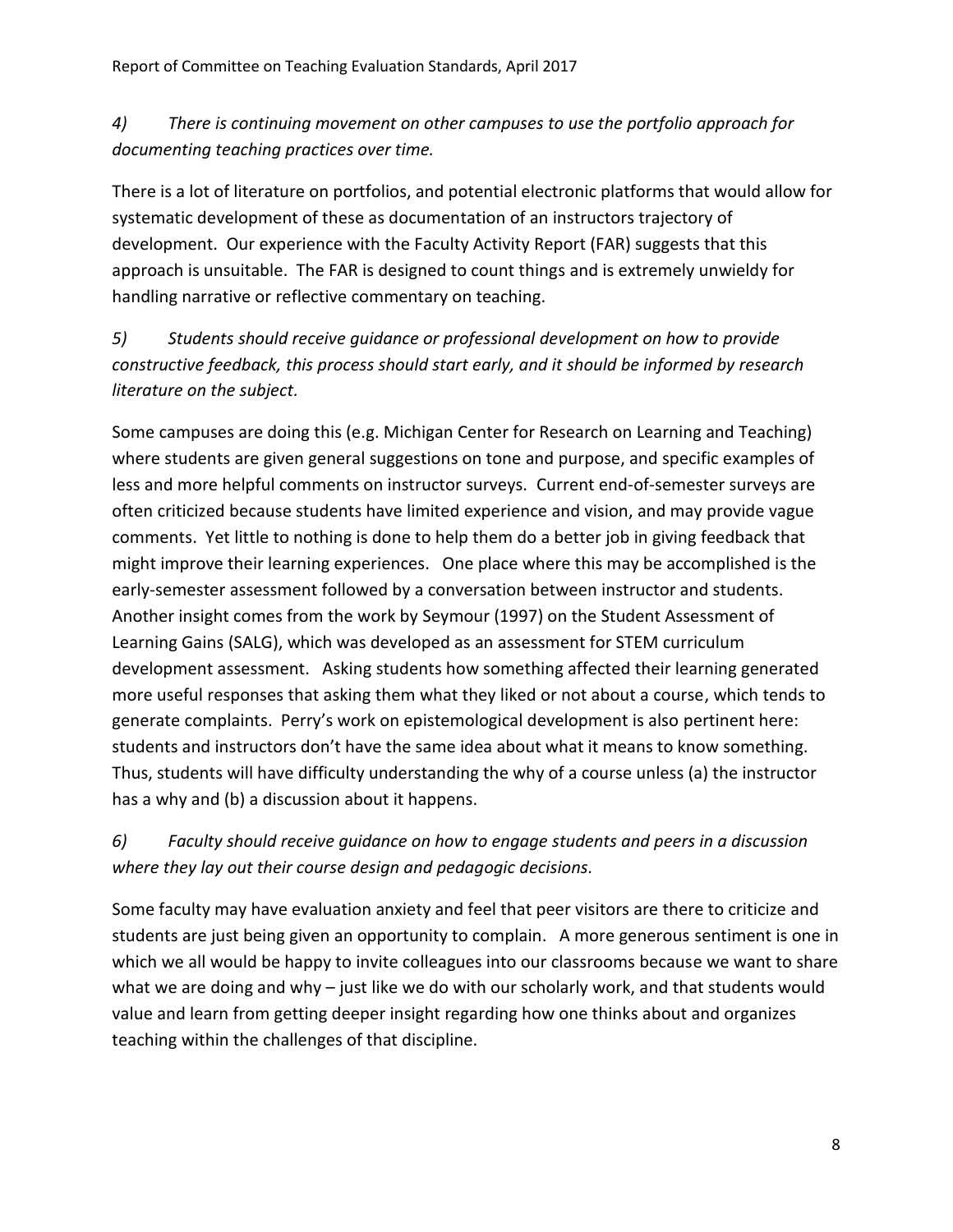*7) The end-of-semester on-line student survey has many uncontrollable factors that complicate employment decisions and P&T discussions. Instead of trying to fix the data after collection, we should improve the design by which it is collected.* 

The current end-of-semester survey approach is intended to be a census of independent respondents who have a shared understanding of the questions being asked and an experience base that allows an informed judgment about teaching effectiveness (i.e. learning).

There is justifiable concern about student response rates, which has not been improved by the move to exclusively on-line format. The literature repeatedly points to response rates below 85% as a concern, and cites carrot and stick processes to try to improve response rates, such as bonus points or withheld grades. The concern with low response rates is the potential that extreme opinion-holders will be more motivated to respond, and that negative opinions may be more motivated than positive. We did not find studies specific to this issue, but we point to the tone of sites like Rate-My-Professor as evidence for non-representative response patterns. We are aware from student comments about the evaluation process that some students intend to "go after" certain instructors. We did not hear similar intentions to provide positive comments.

Responses are intended to be independent, but it is known that in the on-line environment students may respond cooperatively. Since students would have been talking about the course and instructor anyway, this does not seem to be induced uniquely by the on-line format.

Substantial discussion in the literature pertains to the nature of questions presented to students, including questions for which students lack the experience or expertise to provide an informed judgment. A lot of effort has gone into and continues to go into finding the "right" set of questions and wordings, and to provide nuance for different course venues (e.g. on-line). There was not much new except the acknowledgment that numerical ratings alone don't provide any insight regarding why students are responding as they do. Alternative approaches (now being used in research investigations, e.g. Lund *et al*., 2015 ) focus on behaviors and conditions, and avoid evaluative judgments. This has allowed reliable description and categorization of course structures and pedagogies. We believe a student numerical survey could be constructed that focused on describing the mechanical and physical characteristics of their class experience that would allow capturing of issues that students may not report in written comments (e.g. class duration, missed sessions, frequency of assessment opportunities, nature of feedback). Comments on some of these issues would triangulate with peer observation. We are aware of students who don't bother to report these issues.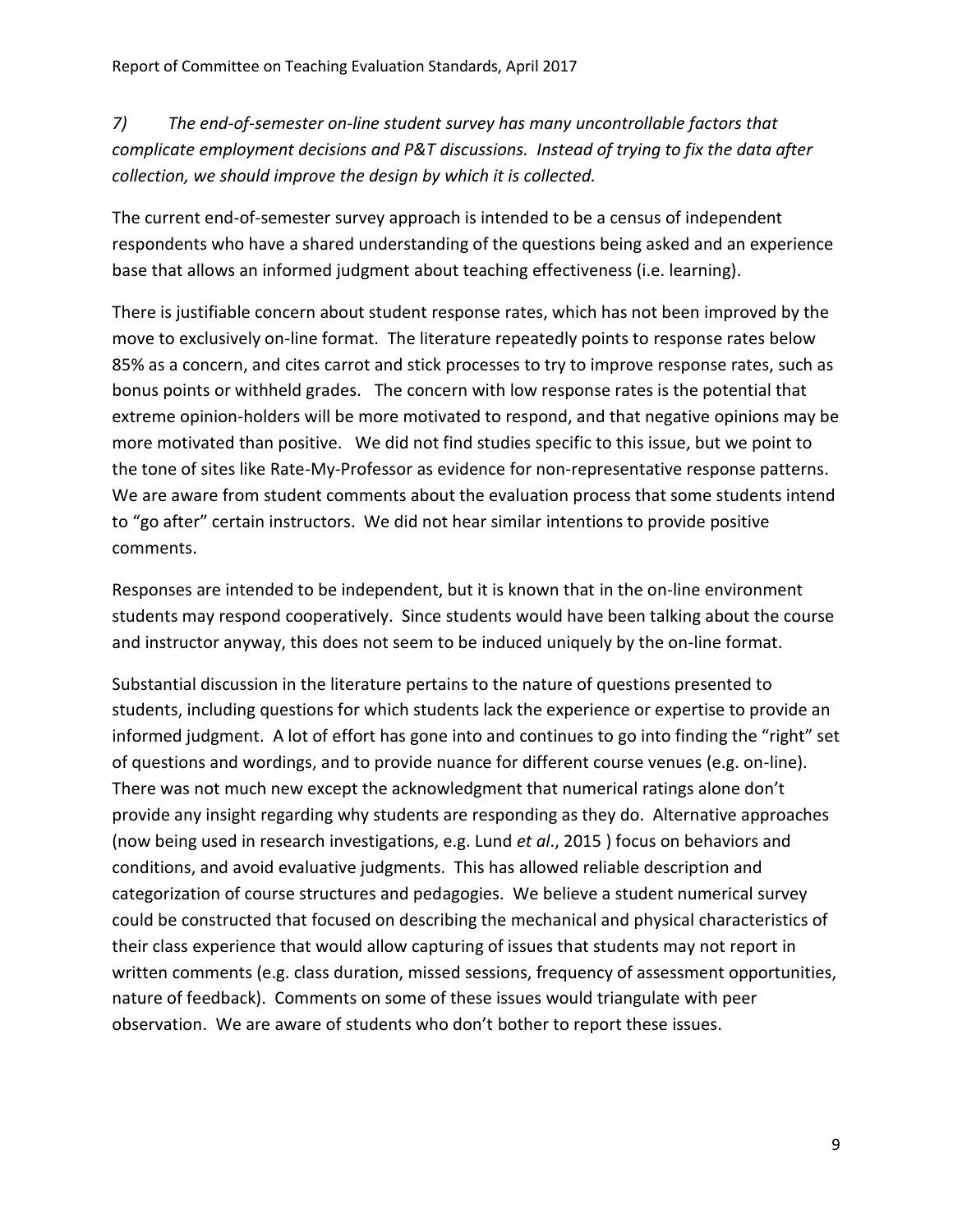We saw very little consideration for course settings such as clinical, the arts, or other practiceoriented classes. This topic arose in our Committee since we had representatives from those communities.

*8) The large data base and historical record of student surveys at UNH should be used to provide reliable estimates and insights for decision-makers, should end-of-semester numerical survey data continue to be used.* 

Our primary concern here is that faculty and administrators compare and talk about course evaluation results as if the overall rating question 14 tells the entire story of the course, and that this number is interpreted without sufficient context. In particular, given that any numerical measure, even if unbiased, will be subject to noise, it is disturbingly rare in P&T discussions to hear comments about the confidence interval to be expected based on historical precedent, or the expected magnitude of bias regarding class size or type of students enrolled. This raises the chance that discussions about teaching outcomes will focus on individual and idiosyncratic events or student comments rather than on the broader consideration of a person's teaching abilities. The literature is not helpful on this issue. We find that essentially no one discusses in a statistically justifiable way how to interpret numerical ratings for purposes of making judgments (i.e. P&T and re-appointment decisions). A few novel studies have proposed control chart approaches to monitoring progress of instructors or courses over time.

Using some of our own historical data, the Committee was able to establish the likely variability range for individual instructors in a particular course and for a group of instructors in a common course. A course standard deviation of 0.5 was found. This suggests that a normal range for this course is plus or minus 1 unit out of 5.

It is particularly disturbing that student survey ratings seem to carry the weight of employment evaluation. The Committee believes that, if numerical surveys are to be used, a more justifiable context needs to be established for claiming that someone has reached a certain bar, or whether there is evidence of improvement, or no improvement, or trending over time.

# Surprising Findings

 There are many studies that try to make sense of whether student end-of-semester ratings are valid indicators of teaching effectiveness for students in those courses. Most of the studies that are supportive of student rating conclude by indicating that they are useful but require cautious interpretation. In contrast, there are several definitive studies that demonstrate serious deficiencies that contradict this claim. Furthermore, clear evidence of bias exists.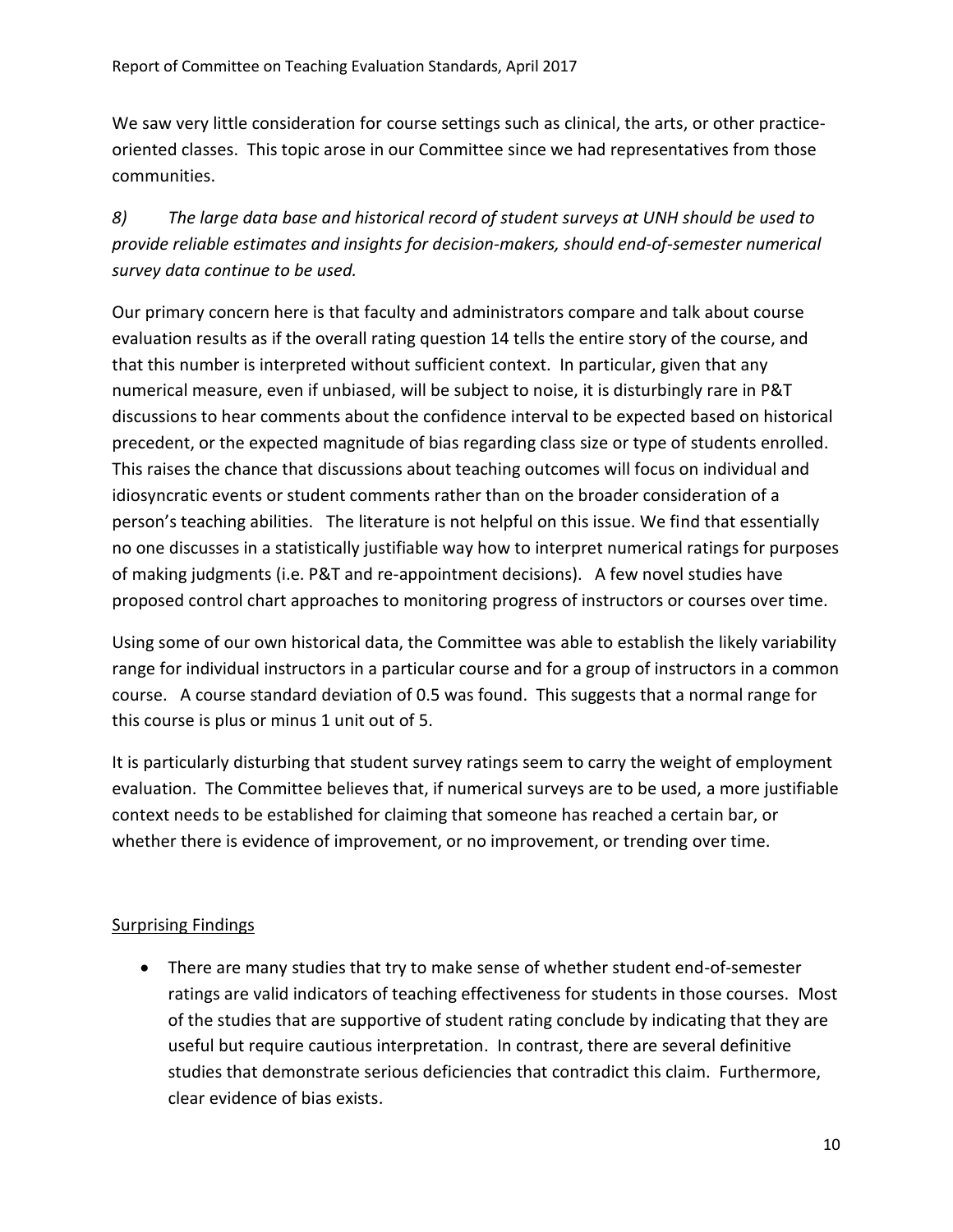- There are many opinion pieces on how to approach the challenge of "evaluation" of faculty via student ratings or other processes. They are all repetitive and fail to advance our understanding.
- There are many opinion pieces arguing that end-of-semester student surveys are valuable for instructors in improving teaching. We have read descriptions from people who explain how they use student surveys for this purpose. We have not found any literature that studies this claim in a systematic way.
- There is a lot of talk about improving teaching quality without articulating what those qualities are such that someone could work to improve them.
- There is precious little guidance for administrators on what to do with numerical student ratings that could lead to statistically defensible decision-making.
- Although people talk about divorcing formative goals (teaching improvement) from evaluative goals (appointment or merit decisions), no one does that because of the workload it creates.
- Given all of the effort on campuses to deploy approaches to gather student input regarding teaching, you would think we would have a better understanding.

Appendices:

Table: Components of Quality Teaching

Bibliography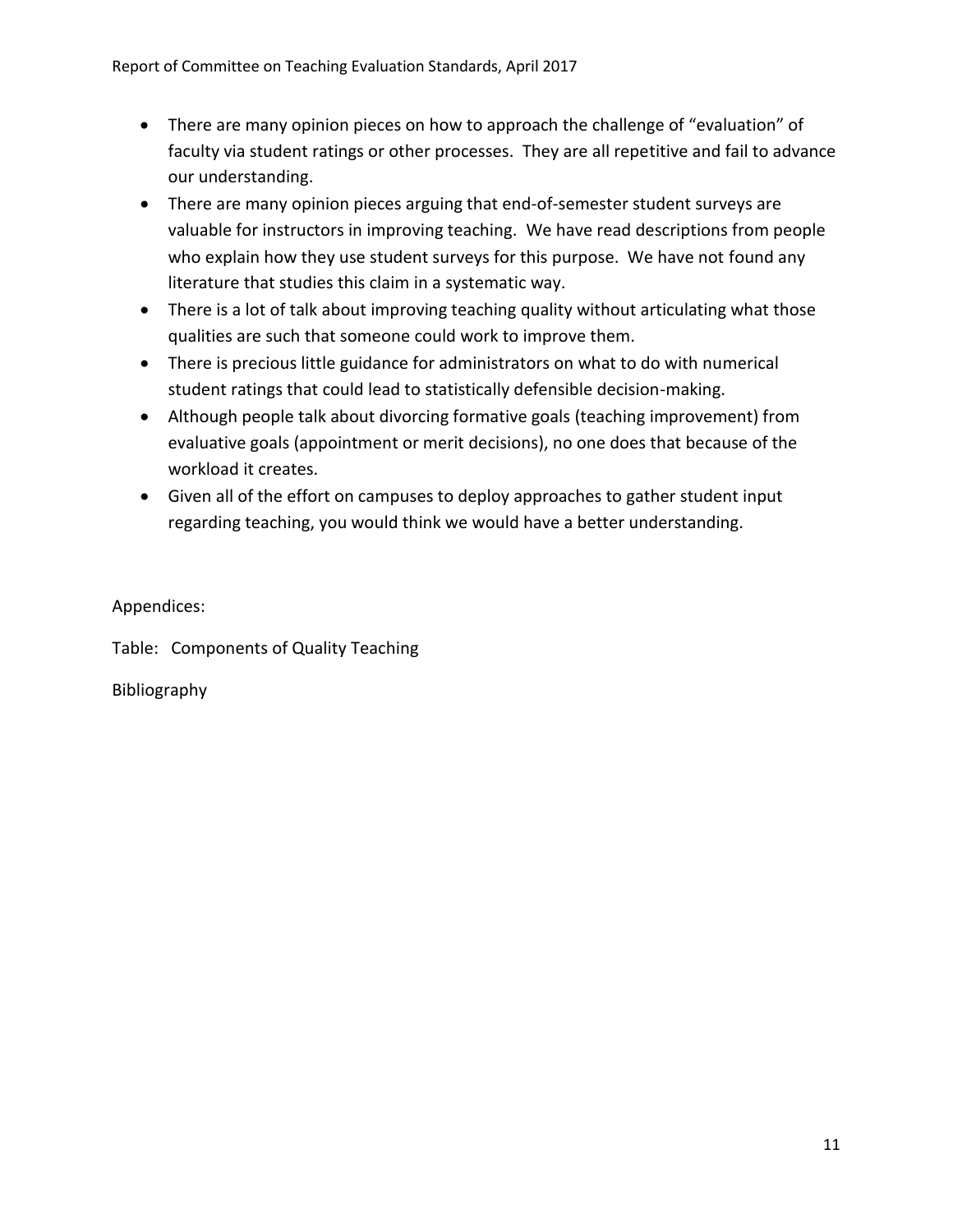A lot of literature on quality speaks to the "institution" or to a "major". Current end-of-semester surveys pertain to "the instructor" and "the course". We want to focus on the "course" as a unit. Too many other stakeholders come into play when the field of view is broadened. "The course" is something an individual instructor can do something about, and be responsible for.

### Components of Teaching Quality

|                | Tentatively identified categories:                                                                                                                                                                                                                                                                    | Design       | Delivery<br>Pedagogy | Content      | Reflection                | Engagmnt                  |
|----------------|-------------------------------------------------------------------------------------------------------------------------------------------------------------------------------------------------------------------------------------------------------------------------------------------------------|--------------|----------------------|--------------|---------------------------|---------------------------|
| $\mathbf{1}$   | Instructor makes course design explicit (for students and colleagues). Course is<br>purposeful in developing student understanding.                                                                                                                                                                   | X            |                      |              |                           |                           |
| $\overline{2}$ | Instructor makes course goals (big picture) explicit (for students and colleagues)                                                                                                                                                                                                                    | $\mathsf{x}$ |                      |              |                           |                           |
| 3              | Instructor makes learning objectives (specific know and do verbs) explicit and<br>measurable (for students and colleagues), with assessments that align with the<br>objectives and course design. And with the realization that students will need<br>frequent reminders and reinforcement.           | X            |                      | X            |                           |                           |
| 4              | Instructor communicates concerning expectations for students, and provides timely<br>and appropriate feedback regarding work products.                                                                                                                                                                |              | X                    | $\mathsf{x}$ |                           |                           |
| 5              | Instructor considers principled implementation of evidence-based pedagogic practices.                                                                                                                                                                                                                 | $\mathsf{x}$ | X                    |              |                           |                           |
| 6              | Instructor engages in conversation with students early (1/3 way) during a class<br>regarding their perception and adaptation to course goals, design, objectives, and<br>learning expectations.                                                                                                       | $\mathsf{x}$ |                      |              |                           | $\boldsymbol{\mathsf{X}}$ |
| 7              | For each course, instructor seeks and uses student, peer, and personal observations to<br>reflect on course goals, outcomes, and structure, with an eye toward improving the<br>learning experience. This is documented for personal development and as a source of<br>promotion/employment evidence. |              |                      |              | $\boldsymbol{\mathsf{x}}$ |                           |
| 8              | Instructor demonstrates disciplinary expertise and state-of-the-art knowledge,<br>including regarding learning challenges for students in that discipline (pedagogical<br>content knowledge).                                                                                                         |              |                      | X            |                           |                           |
| 9              | Instructor enables students to reflect on their learning and articulate something about<br>the content they have learned.                                                                                                                                                                             |              |                      | X.           | $\boldsymbol{\mathsf{x}}$ |                           |
| 10             | Course content goals include how it integrates with other fields of study or application.<br>(as opposed to narrow isolated and context-less content)                                                                                                                                                 |              |                      | $\mathsf{x}$ |                           |                           |
| 11             | Instructor conducts class in a way that makes efficient use of class time for learning.                                                                                                                                                                                                               |              | X                    |              |                           |                           |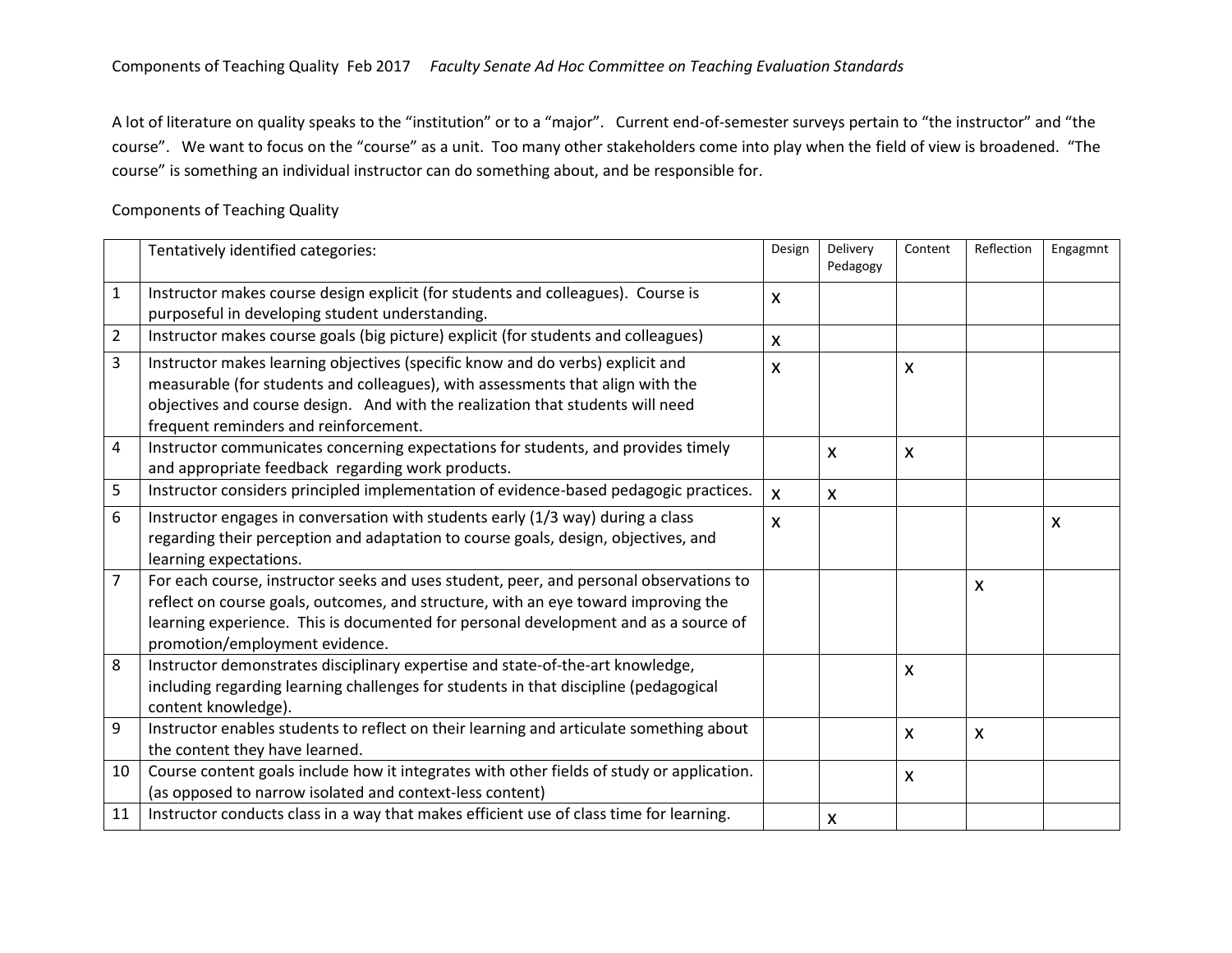| 12 | Instructor manages class sessions in a way so that all students have effective access to<br>the information and experiences presented. This includes being able to see and hear,<br>to process information, to be able to ask questions. This also includes showing up<br>ahead of time, being ready to go on the clock and using the full period, and not<br>randomly canceling classes. |   | X |   |   |
|----|-------------------------------------------------------------------------------------------------------------------------------------------------------------------------------------------------------------------------------------------------------------------------------------------------------------------------------------------------------------------------------------------|---|---|---|---|
| 13 | Instructor makes him/herself available for individual student meetings (in person or<br>electronic).                                                                                                                                                                                                                                                                                      |   |   |   | X |
| 14 | Instructor demonstrates passion for the subject.                                                                                                                                                                                                                                                                                                                                          |   | x |   | x |
| 15 | Instructor develops a rapport and respectful relationship with students.                                                                                                                                                                                                                                                                                                                  |   |   |   | x |
| 16 | Instructor engages students in ways that promote the intellectual growth of the<br>individual and in ways that meet their learning needs. (not driving people away)                                                                                                                                                                                                                       |   |   |   | X |
| 17 | Instructor approaches concepts to be learned through a variety of learning modalities.                                                                                                                                                                                                                                                                                                    | X |   |   |   |
| 18 | Instructor introduces students to the norms and protocols of the discipline.                                                                                                                                                                                                                                                                                                              |   |   |   |   |
| 19 | Instructor sets students up to become aware of professional performance<br>expectations.                                                                                                                                                                                                                                                                                                  |   |   | Χ |   |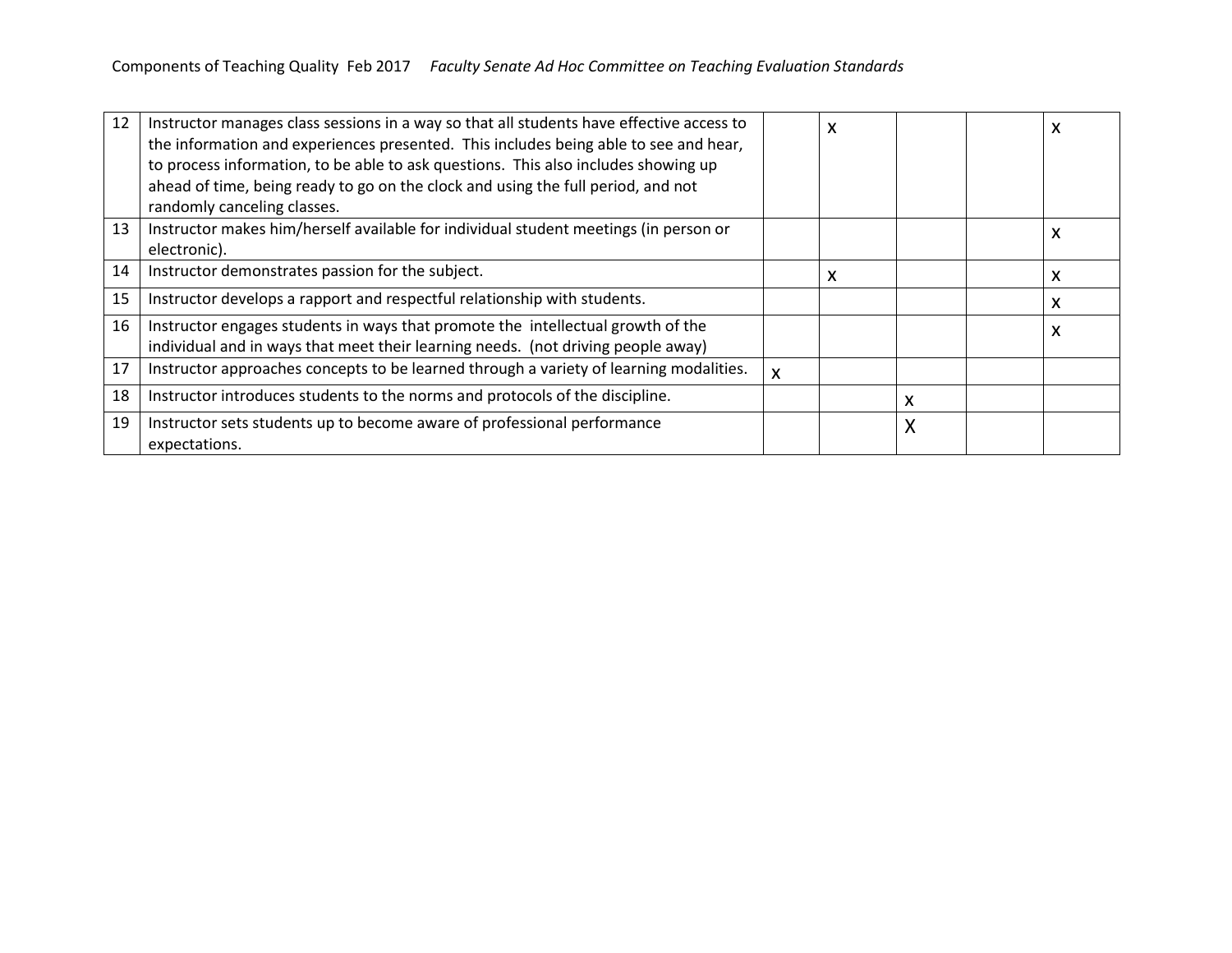Report of Committee on Teaching Evaluation Standards, Apprendix: Reading List, April 2017

### References

- Baiduc, R., R., Linsenmeier, R. A., & Ruggeri, N. (2016). Mentored Discussion Of Teaching: An Introductory Teaching Development Program For Future STEM Faculty. *Innovative Higher Education, 41*, 237-254. doi:10.1007/s10755-015-9348-1
- Bartlett, A. (2005). "She seems nice": Teaching evaluations and gender trouble*. Feminist Teacher,* 15 (3), 195-202.
- Berk, R.A. (2006). *Thirteen strategies to measure college teaching: A consumer's guide to rating scale construction, assessment, and decision making for faculty, administrators, and clinicians.* Sterling, VA: Stylus.
- Bernstein, D. J. (1996). A Departmental System For Balancing The Development And Evaluation Of College Teaching: A Commentary Of Cavanagh. *Innovative Higher Education, 20*(4), 241-247.
- Boring, A., Ottoboni, K., & Stark, P. B. (2016). Student Evaluations of Teaching (Mostly) Do Not Measure Teaching Effectiveness. *ScienceOpen Research*. 10.14293/S2199- 1006.1.SOR-EDU.AETBZC.v1.
- Braga, M., Paccagnella, M., & Pellizzari, M. (2014). Evaluating Students' Evaluations of Professors. *Economics of Education Review*, 41, 71-88.
- Brent, R., & Felder, R.M. (2004). A Protocol for Peer Review of Teaching. *Proc. Amer. Soc. Eng. Educ. Session 3530. http://www4.ncsu.edu/unity/lockers/users/f/felder/public/Papers/ASEE04(Peer-Review).pdf*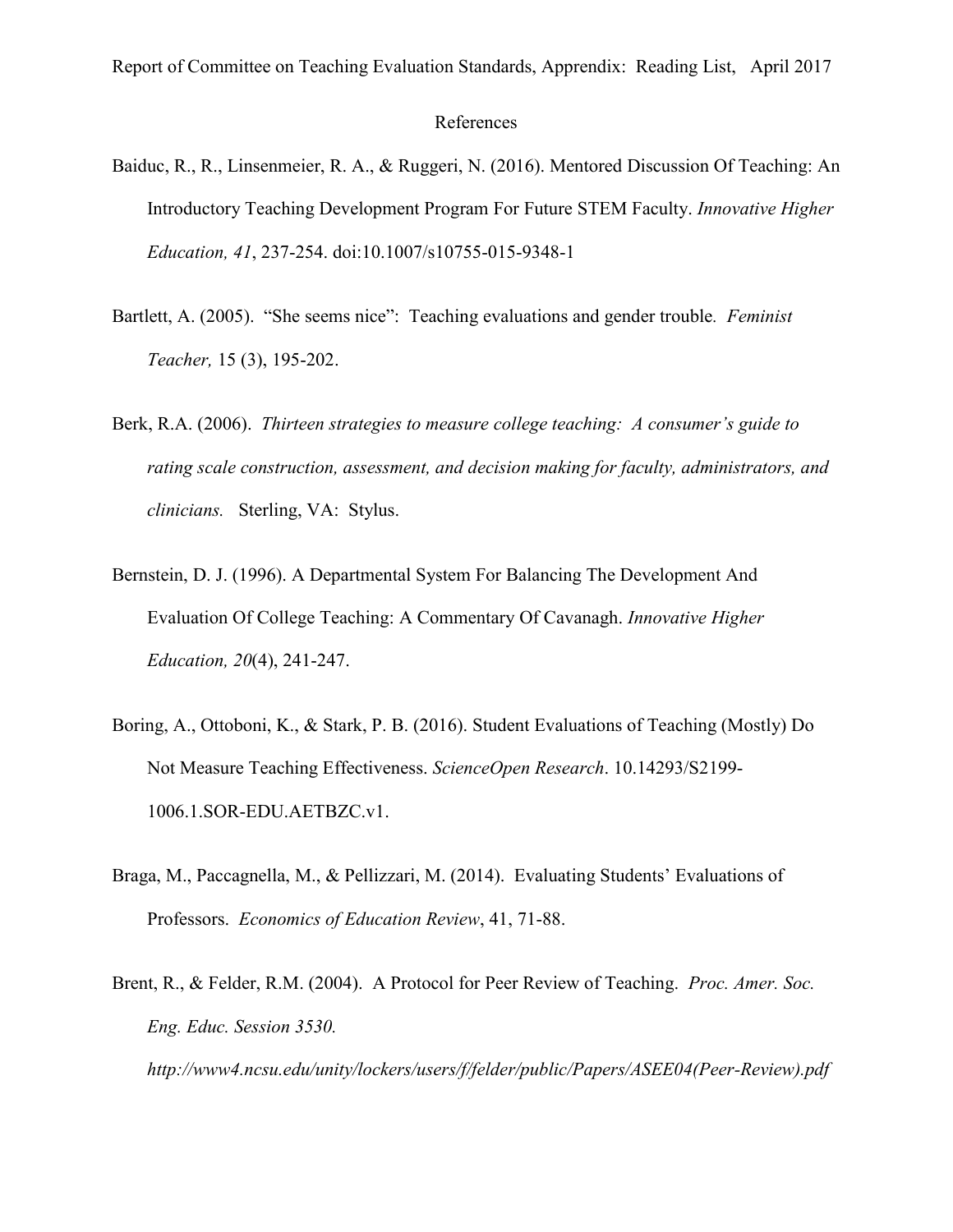- Brown, B., & Ward-Griffin, C. (1994). The use of peer evaluation in promoting nursing faculty teaching effectiveness: A review of the literature. Nurse Educ. Today 14 (4), 299-305.
- Carrell, S. E., & West, J. E. (2008). Does Professor Quality Matter? Evidence From Random Assignment Of Students To Professors. Working Paper 14081. National Bureau of Economic Research, Cambridge, MA.
- Casey, R. J., Gentile, P., & Bigger, S. W. (1997). Teaching Appraisal In Higher Education: An Australian Perspective. *Higher Education, 34*(4), 459-482. doi:10.1023/a:1003042830109
- Cavanagh, R. R. (1996). Formative And Summative Evaluation In The Faculty Peer Review Of Teaching. *Innovative Higher Education, 20*(4), 235-240.
- Chism, N. V. N. (2004). Characteristics Of Effective Teaching In Higher Education: Between Definitional Despair And Certainty. *Journal of Excellence in College Teaching, 15*(3), 5.
- Chism, N. V. N. (Ed.). (2007). *Peer review of teaching: A sourcebook.* (second ed.) Anker Publishing Company, Inc.
- Cohen, P. A. (1981). Student Ratings Of Instruction And Student Achievement: A Meta-Analysis Of Multisection Validation Studies. Rev. Educ. Research, 51(3) 281-309.
- Cohen, P. A. (1980). Effectiveness Of Student Rating Feedback For Improving College Instruction: A Meta-Analysis Of Findings. *Research in Higher Education, 13*, 321.
- Cornell Teaching Evaluation Handbook, 1997

https://www.cte.cornell.edu/documents/Teaching%20Evaluation%20Handbook.pdf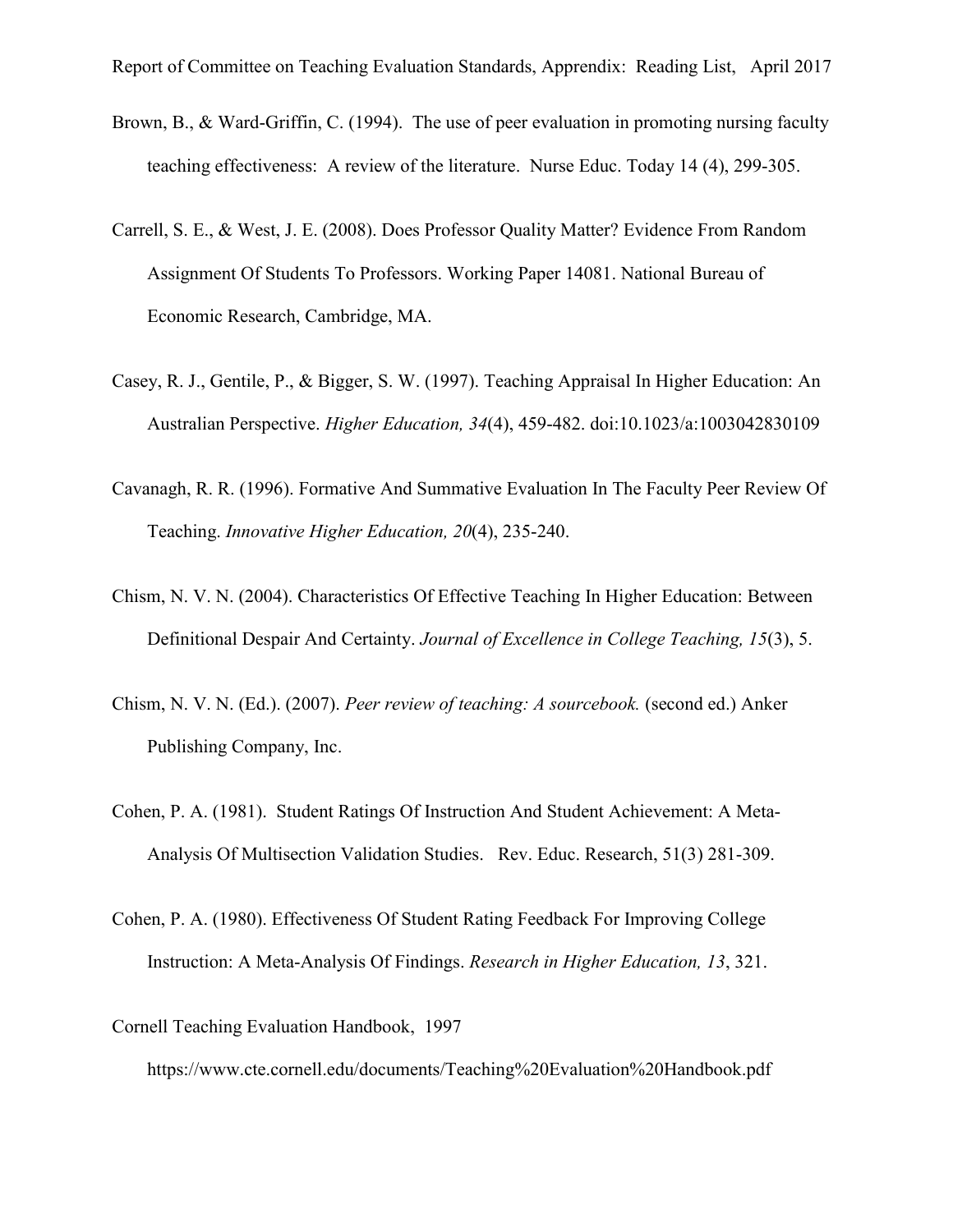- Cosser, M. (1998). Towards The Design Of A System Of Peer Review Of Teaching For The Advancement Of The Individual Within The University. *Higher Education, 35*(2), 143-162. doi:10.1023/a:1003155703281
- Dolmas, D., Wolfhagen, H., Scherpbier, A., & Van der Vleuten, C. (2003). Development Of An Instrument To Evaluate The Effectiveness Of Teachers In Guiding Small Groups. *Higher Education, 46*(4), 431-446. doi:10.1023/a:1027388806218
- Draeger, J., del Prado Hill, P., & Mahler, R. (2015). Developing A Student Conception Of Academic Rigor. *Innovative Higher Education, 40*, 215-228. doi:10.1007/s10755-014-9308- 1
- Drew, S., & Klopper, C. (2014). Evaluating Faculty Pedagogic Practices To Inform Strategic Academic Professional Development: A Case Of Cases. *Higher Education, 67*(3), 349-367. doi:10.1007/s10734-013-9657-1
- Dukes, R. L., & Victoria G. (1989). The Effects of Gender, Status, and Effective Teaching on the Evaluation of College Instruction. *Teaching Sociology* 17, 447-457.
- Embry, M. (2015). Am I a Good Teacher? What Do My Evaluations Say? In *Quick Hits for Adjunct Faculty and Lecturers: Successful Strategies from Award-Winning Teachers.* Morgan, R. K., Olivares, K. T., & Becker, J. (eds.). University of Indiana Press, Bloomington, IN. 98-99.
- Flaherty, C. (2016). Zero Correlation Between Evaluations And Learning. *Inside Higher Education,*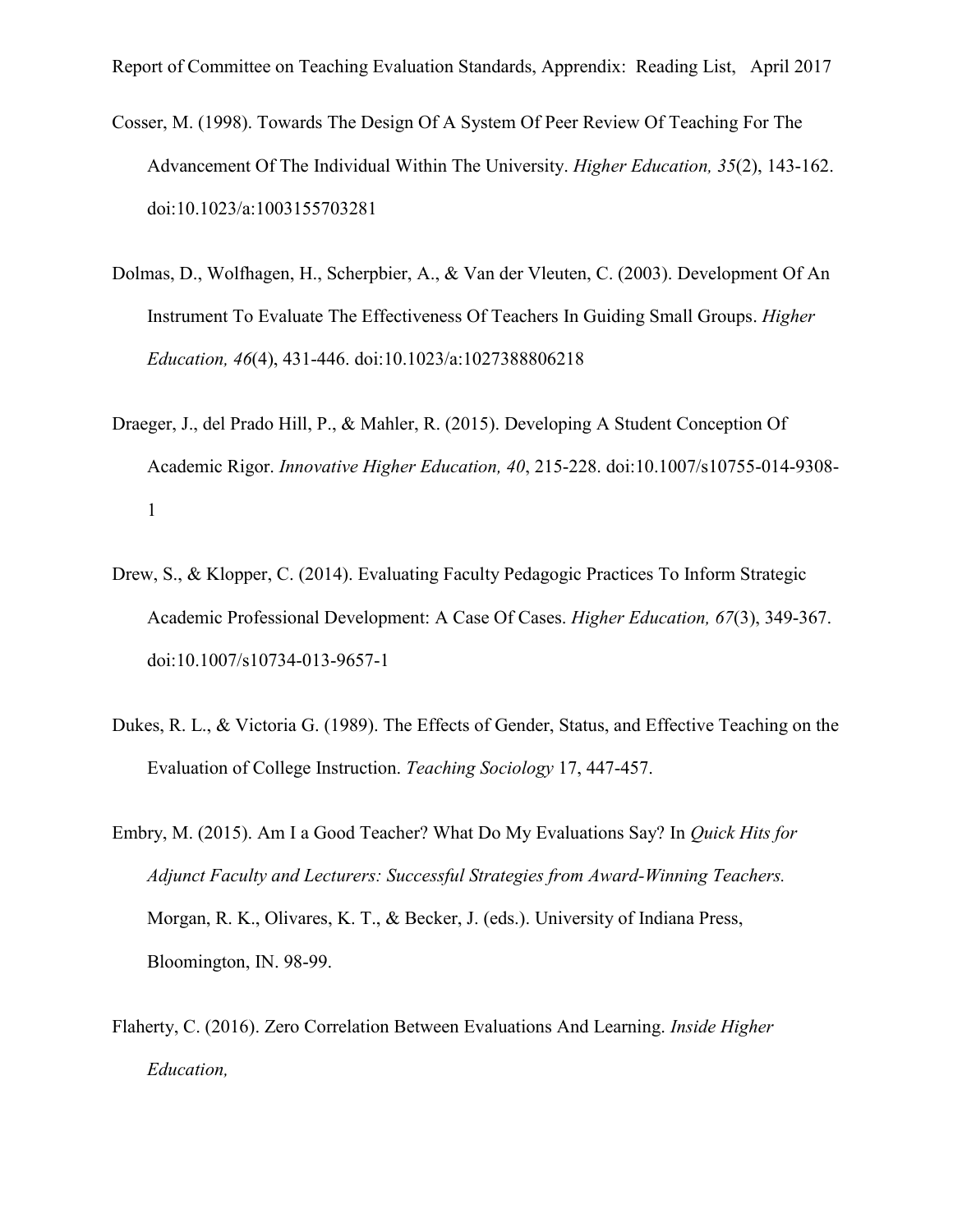- Fraile, R., & Bosch-Morell, F. (2015). Considering Teaching History And Calculating Confidence Intervals In Student Evaluations Of Teaching Quality. *Higher Education, 70*(1), 55-72. doi:10.1007/s10734-014-9823-0
- Ghedin, E., & Aquario, D. (20078). Moving Towards Multidimensional Evaluation Of Teaching Higher Education: A Study Across Four Faculties. *Higher Education, 56*(5), 583. doi:10.1007/s10734-008-9112-x
- Gormally, C., Evans, M., & Brickman, P. (2014). Feedback about Teaching in Higher Ed: Neglected Opportunities to Promote Change. CBE-Life Sciences Educ. 13, 187-199.
- Hampton, S.E. & Reiser, R.A. (2004). Effects of a theory-based feedback and consultation process on instruction and learning in college classrooms. *Research in Higher Education*, 45 (5), 497-527.
- Hativa, N. Can Faculty Misinterpretation And Misuse Of Student Rating Results Lead To The "Dumbing Down" Of College Education? *Student ratings of instruction: Recognizing effective teaching* ()
- Husbands, C. T. (1997). Variations In Students' Evaluations Of Teachers' Lecturing In Different Courses On Which They Lecture: A Study At The London School Of Economics And Political Science. *Higher Education, 33*(1), 51-70. doi:10.1023/a:1002911620174
- Jaquett, C. M., VanMaaren, V. G., & Williams, R. L. (2016). Course Factors That Motivate Students To Submit End-Of-Course Evaluations. *Innovative Higher Education,*  doi:10.1007/s10755-016-9368-5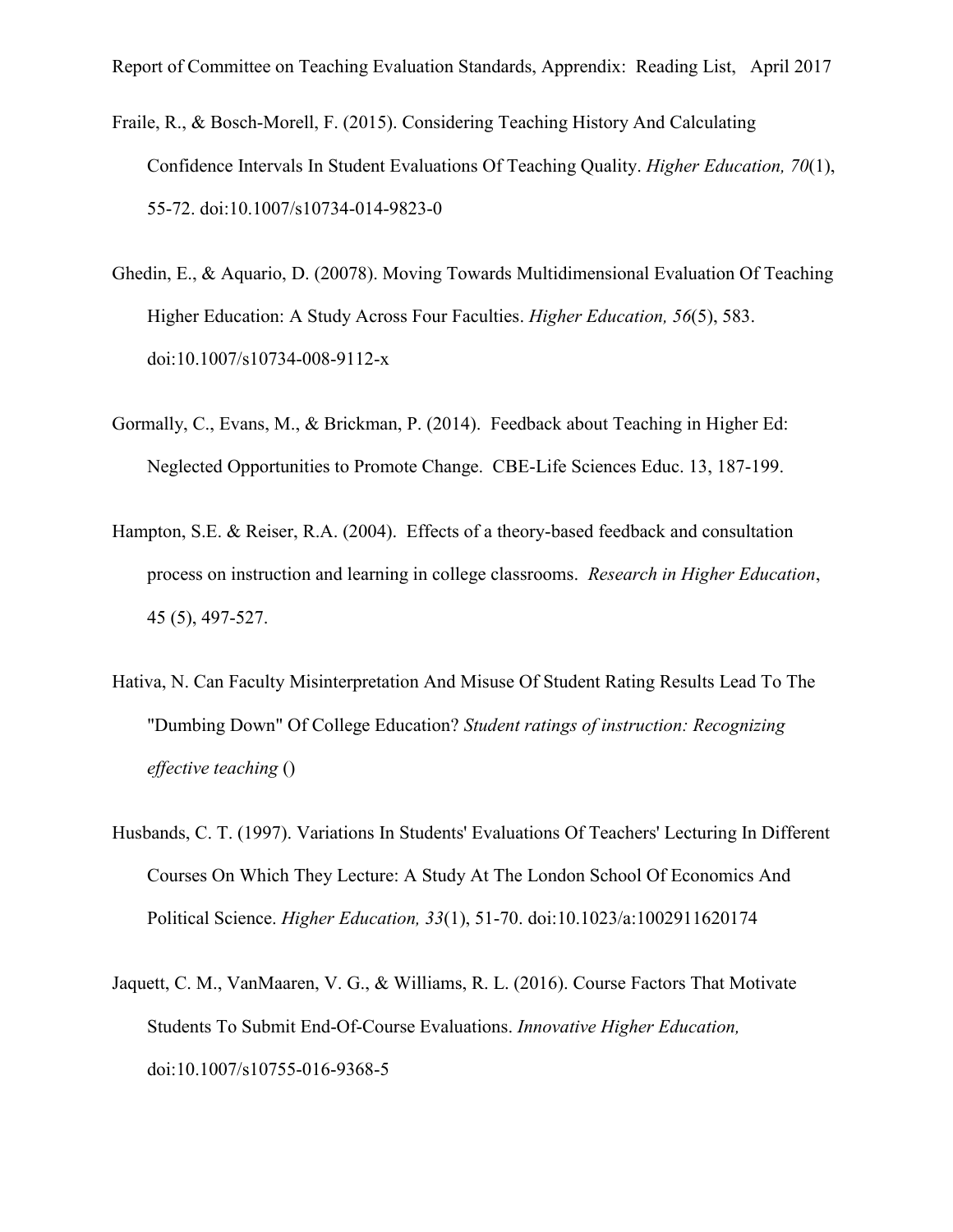- Kell, C., & Annetts, S. (2009). Peer Review Of Teaching Embedded Practice Or Policy-Holding Complacency? *Innovations in Education and Teaching International, 46*(1), 61.
- Kember, D., & Wong, A. (2000). Implications For Evaluation From A Study Of Students' Perceptions Of Good And Poor Teaching. *Higher Education, 40*(1), 69. doi:0.1023/a:1004068500314
- Kite, M.E., Subedi, P.C., & Bryant-Lees, K.B. (2015). Students' perceptions of the teaching evaluation process. *Teaching of Psychology* 42 (4), 307-314.
- Kuzmanovic, M., Savic, G., Popovic, M., & Martic, M. (2013). A New Approach To Evaluation Of University Teaching Considering Heterogeneity Of Students' Preferences. *Higher Education, 66*(2), 153. doi:10.1007/s10734-012-9596-2
- Lyde, A. R., Grieshaber, D. C., & Byrns, G. (2016). Faculty Teaching Performance: Perceptions Of A Multi-Source Method For Evaluation (MME). *Journal of the Scholarship of Teaching and Learning, 16*(3), 82. doi:doi: 10.14434/josotl.v16i3.18145
- MacNell, L., Driscoll, A., & Hunt, A. N. (2015). What's In A Name: Exposing Gender Bias In Student Ratings Of Teaching. *Innovative Higher Education, 40*, 291-303. doi:10.1007/s10755-014-9313-4
- Malone, R.P., Van Ness, B.F., & Van Ness, R. A. (2005). Online and In-class Student Evaluations. *J. Financial Educ.* 31, 15-22.
- McGowen, W.R. & Osgathorpe, R.T. (2011). Student and faculty perceptions of effects of midcourse evaluation. *To Improve the Academy,* 29, 160-172.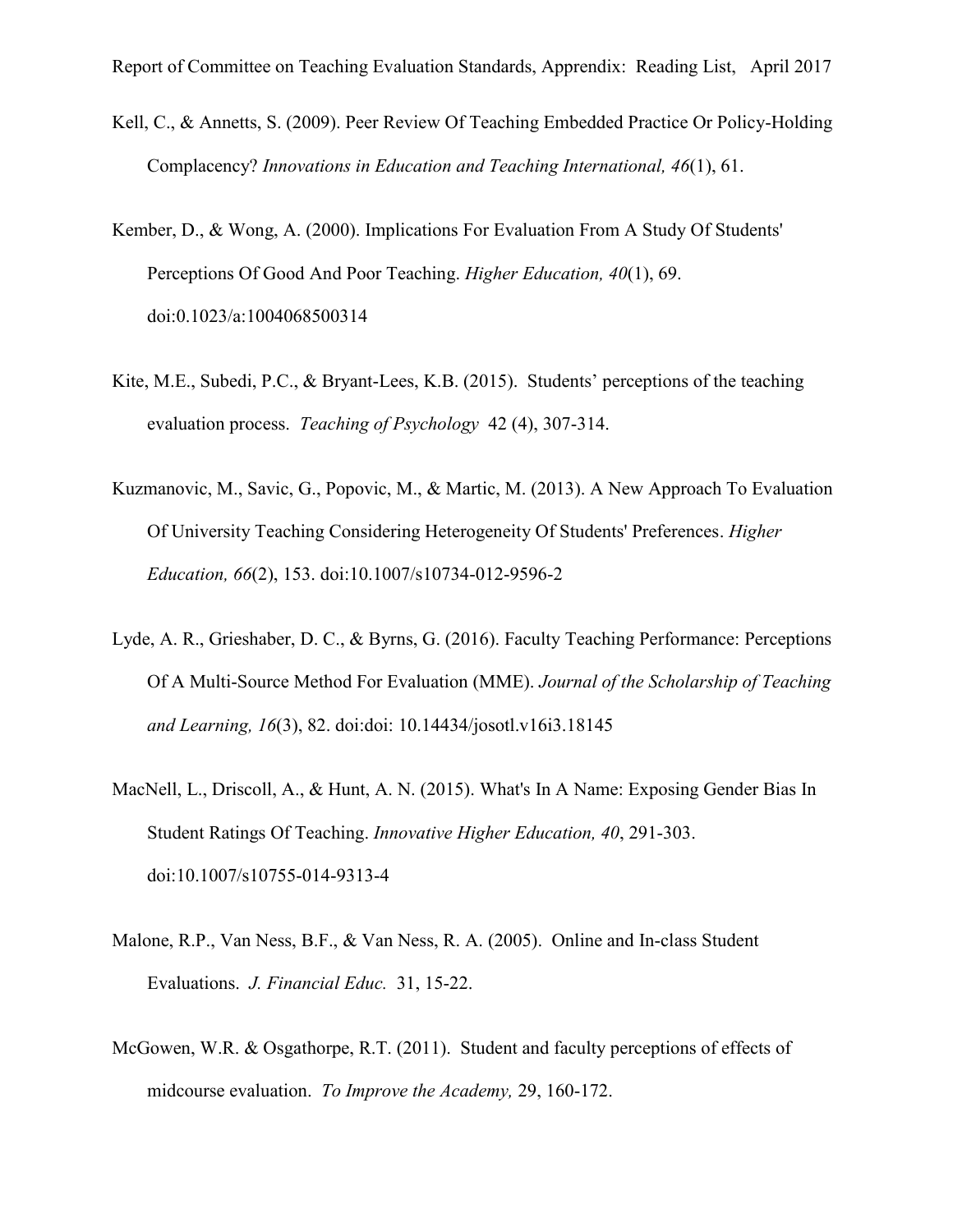- Morehead, J. W., & Shedd, P. J. (1997). Utilizing Summative Evaluation Through External Peer Review Of Teaching. *Innovative Higher Education, 22*(1), 37-44.
- Nikolaidis, Y., & Dimitriadis, S.G. (2014). On the student evaluation of university courses and faculty members' teaching performance. European Journal of Operational Research, 238, 199-207.
- Obenchain, K.M., Abernathy, T.V., & Wiest, L.R. (2001). The Reliability of Students' Rating of Faculty Teaching Effectiveness. *College Teaching*, 49, 100-104.
- Partington, P. (1998). Evaluating Teacher Quality In Higher Education. *Higher Education, 35*(1), 115. doi:10.1023/a:1002929712550
- Pratt, D. D. (1997). Reconceptualizing The Evaluation Of Teaching In Higher Education. *Higher Education, 34*(1), 23. doi:10.1023/a:1003046127941
- Quinlan, K. M. (1996). Involving Peers In The Evaluation And Improvement Of Teaching: A Menu Of Strategies. *Innovative Higher Education, 20*(4), 299-307.
- Research Corporation for Science Advancement (2015). Searching for Better Approaches: Effective Evaluation of Teaching and Learning in STEM. Tucson, AZ: Research Corp.
- Schindler, L., Puls-Elvidge, S., Welzant, H., & Crawford, L. (2015). Definitions of Quality in Higher Education: A Synthesis of the Literature. *Higher Learning Research Communications* 5(3), 3-13. [http://dx.doi.org/10.18870/hlrc.v5i3.244.](http://dx.doi.org/10.18870/hlrc.v5i3.244)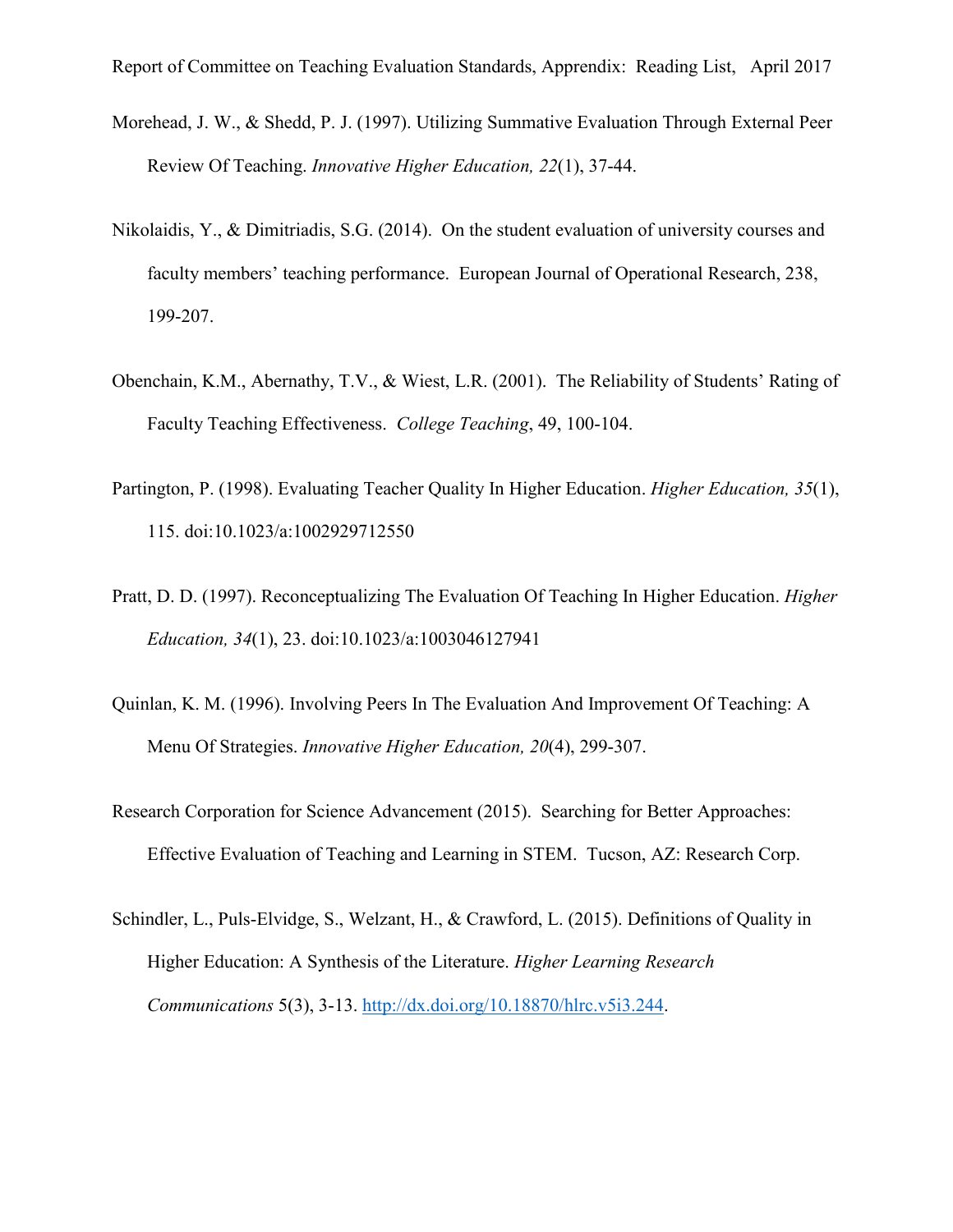Report of Committee on Teaching Evaluation Standards, Apprendix: Reading List, April 2017

- Shulman, L.S. (1993). Teaching as Community Property: Putting an End to Pedagogical Solitude. Change, 25 (6), 6-7.
- Spooren, P., Brockx, B., & Mortelmans, D. (2013). On the Validity of Student Evaluation of Teaching: The State of the Art. *Rev. Educ. Research*, 83 (4) 598-642
- Stanford University Course Evaluation Committee Report. (2013). https://vptl.stanford.edu/sites/default/files/cec\_report\_dec\_18\_1.pdf.
- Stupans, I., McGuren, T., & Babey, A. M. (2016). Student Evaluation Of Teaching: A Study Exploring Student Rating Instrument Free-Form Text Comments. *Innovative Higher Education, 41*, 33-42. doi:0.1007/s10755-015-9328-5
- Teaching Quality in Higher Education: Literature Review and Qualitative Research. (2016). Department for Business, Innovation & Skills. [https://www.gov.uk/government/publications/teaching-quality-in-higher-education](https://www.gov.uk/government/publications/teaching-quality-in-higher-education-literature-review-and-qualitative-research)[literature-review-and-qualitative-research.](https://www.gov.uk/government/publications/teaching-quality-in-higher-education-literature-review-and-qualitative-research) See also Higher Education Academy (www.heacademy.ac.uk).
- Tigelaar, D. E. H., Dolmans, D., Wolfhagen, I., & Van der Vleuten, C. P. M. (2004). The Development and Validation of a Framework for Teaching Competencies in Higher Education. *Higher Education, 48*(2), 253. doi:10.1023/B:HIGH.0000034318.74275.e4
- Trujillo, J.M., DiVall, M.V., Barr, J., Gonyeau, M.,Van Amburgh, J.A., Matthews, S. J., & Qualters, D. (2009). Development of a Peer Teaching-Assessment Program and a Peer Observation and Evaluation Tool, Am. J. Pharm. Educ. 72 (6), article 147.